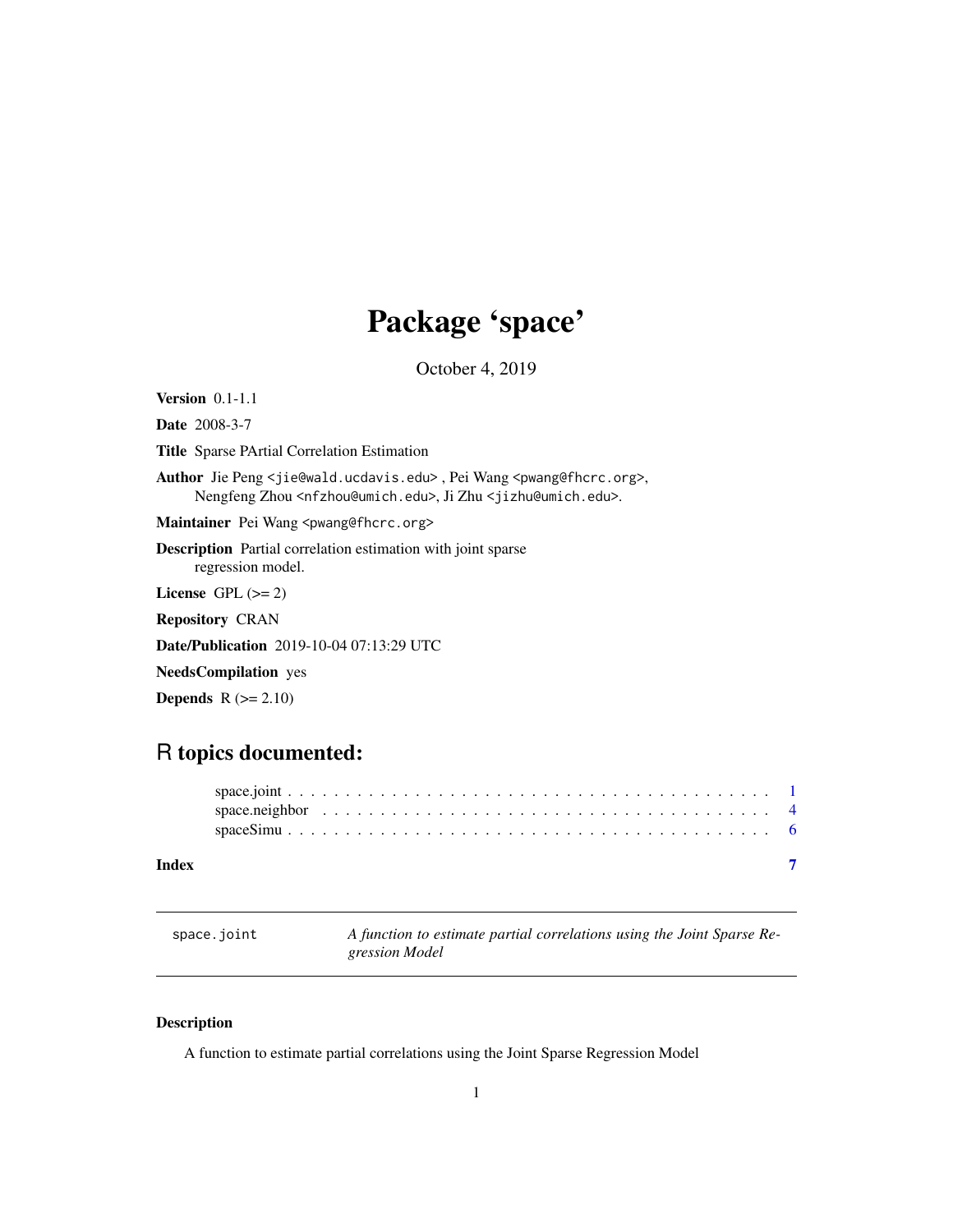#### Usage

space.joint(Y.m, lam1, lam2=0, sig=NULL, weight=NULL,iter=2)

#### Arguments

| Y.m    | numeric matrix. Columns are for variables and rows are for samples. Missing<br>values are not allowed. It's recommended to first standardize each column to<br>have mean 0 and $l_2$ norm 1.                                                                                                                                                                                                                                                                                              |
|--------|-------------------------------------------------------------------------------------------------------------------------------------------------------------------------------------------------------------------------------------------------------------------------------------------------------------------------------------------------------------------------------------------------------------------------------------------------------------------------------------------|
| lam1   | numeric value. This is the $l_1$ norm penalty parameter. If the columns of Y.m<br>have norm one, then the suggested range of lam1 is: $O(n^{3/2}\Phi^{-1}(1-\alpha/(2p^2)))$<br>for small $\alpha$ such as 0.1.                                                                                                                                                                                                                                                                           |
| lam2   | numeric value. If not specified, lasso regression is used in the Joint Sparse<br>Regression Model (JSRM). Otherwise, elastic net regression is used in JSRM<br>and $lam2$ serves as the $l_2$ norm penalty parameter.                                                                                                                                                                                                                                                                     |
| sig    | numeric vector. Its length should be the same as the number of columns of<br>Y.m. It is the vector of $\sigma^{ii}$ (the diagonal of the inverse covariance matrix). If<br>not specified, $\sigma^{ii}$ will be estimated during the model fitting with initial values<br>$rep(1,p)$ . The number of the iteration of the model fitting ( <i>iter</i> ) will then be at<br>least 2. Note, the scale of sig does not matter.                                                               |
| weight | numeric value or vector. It specifies the weights or the type of weights used<br>for each regression in JSRM. The default value is NULL, which means all re-<br>gressions will be weighted equally in the joint model. If weight $= 1$ , residue<br>variances will be used for weights. If weight $= 2$ , the estimated degree of each<br>variable will be used for weights. Otherwise, it should be a positive numeric<br>vector, whose length is equal to the number of columns of Y.m. |
| iter   | integer. It is the total number of interactions in JSRM for estimating $\sigma^{ii}$ and<br>partial correlations. When $sig = NULL$ and/or weight= $NULL$ or 2, iter<br>should be at least 2.                                                                                                                                                                                                                                                                                             |

#### Details

space.joint uses a computationally efficient approach for selecting non-zero partial correlations under the high-dimension-low-sample-size setting (Peng and et.al., 2007).

#### Value

A list with two components

| ParCor  | the estimated partial correlation matrix.                |
|---------|----------------------------------------------------------|
| sig.fit | numeric vector of the estimated diagonal $\sigma^{ii}$ . |

#### Author(s)

J. Peng, P. Wang, Nengfeng Zhou, Ji Zhu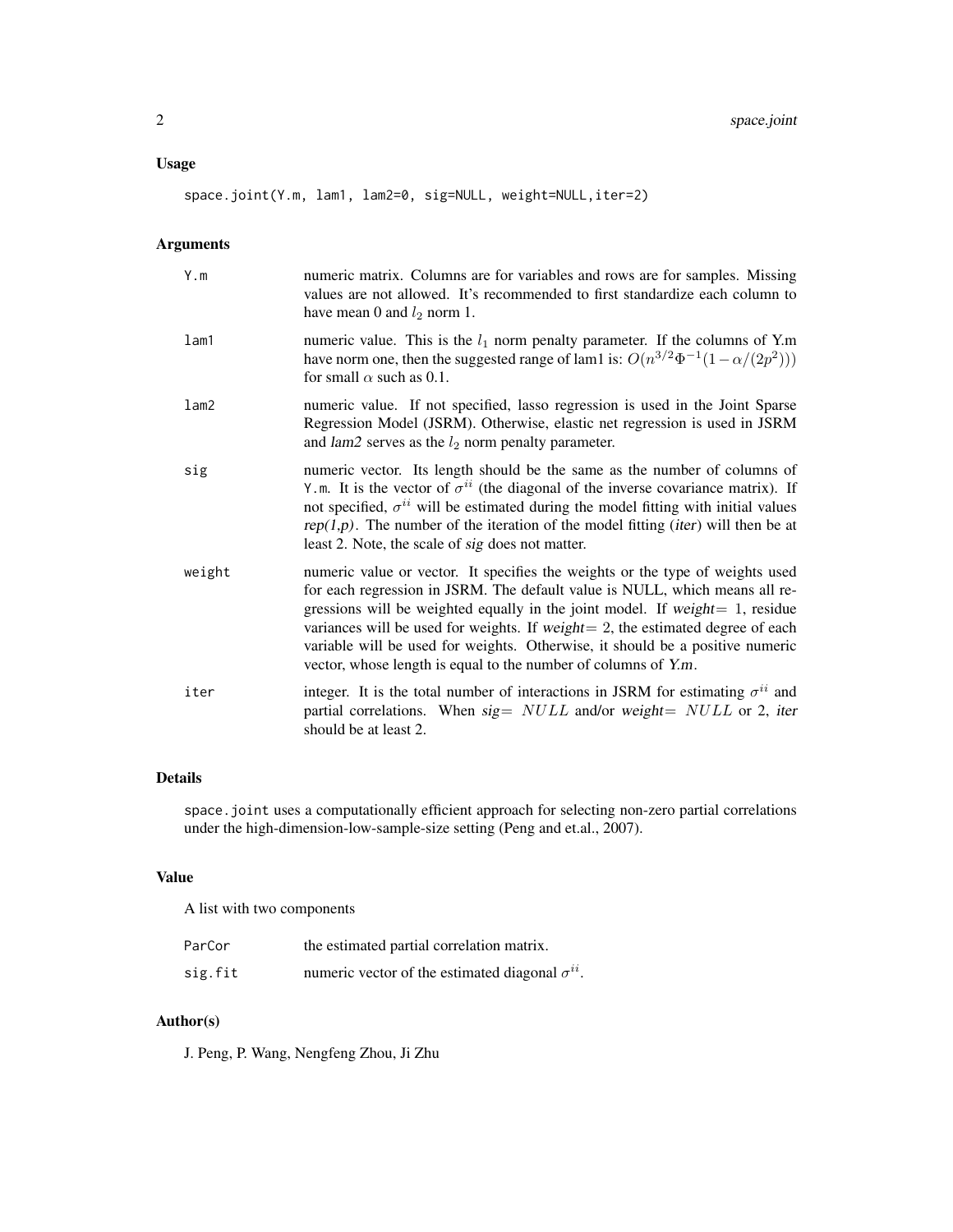#### space.joint

#### **References**

J. Peng, P. Wang, N. Zhou, J. Zhu (2007), Partial Correlation Estimation by Joint Sparse Regression Model.

Meinshausen, N., and Buhlmann, P. (2006), High Dimensional Graphs and Variable Selection with the Lasso, Annals of Statistics, 34, 1436-1462.

#### **Examples**

```
data(spaceSimu)
```

```
n=nrow(spaceSimu$Y.data)
p=ncol(spaceSimu$Y.data)
true.adj=abs(spaceSimu$ParCor.true)>1e-6
```

```
########### the following code can run only if the "igraph" is installed in the system.
#library(igraph)
#plot.adj=true.adj
#diag(plot.adj)=0
#temp=graph.adjacency(adjmatrix=plot.adj, mode="undirected")
#temp.degree=apply(plot.adj, 2, sum)
#V(temp)$color=(temp.degree>9)+3
#plot(temp, vertex.size=3, vertex.frame.color="white",layout=layout.fruchterman.reingold, vertex.label=NA, edge
```

```
alpha=1
11=1/sqrt(n)*qnorm(1-alpha/(2*p^2))iter=3
```

```
########### the values of lam1 were selected to make the results of different methods comparable.
#### 1. MB method
result1=space.neighbor(spaceSimu$Y.data, lam1=11*0.7, lam2=0)
fit.adj=abs(result1$ParCor)>1e-6
sum(fit.addj==1)/2##total number of edges detected
sum(fit.adj[true.adj==1]==1)/2 ##total number of true edges detected
```

```
#### 2. Joint method with no weight
result2=space.joint(spaceSimu$Y.data, lam1=l1*n*1.56, lam2=0, iter=iter)
fit.adj=abs(result2$ParCor)>1e-6
                                   ##total number of edges detected
sum(fit.addj==1)/2sum(fit.adj[true.adj==1]==1)/2 ##total number of true edges detected
```

```
#### 3. Joint method with residue variance based weights
result3=space.joint(spaceSimu$Y.data, lam1=11*n*1.86, lam2=0, weight=1, iter=iter)
fit.adj=abs(result3$ParCor)>1e-6
sum(fit.add == 1)/2##total number of edges detected
sum(fit.adj[true.adj==1]==1)/2 ##total number of true edges detected
```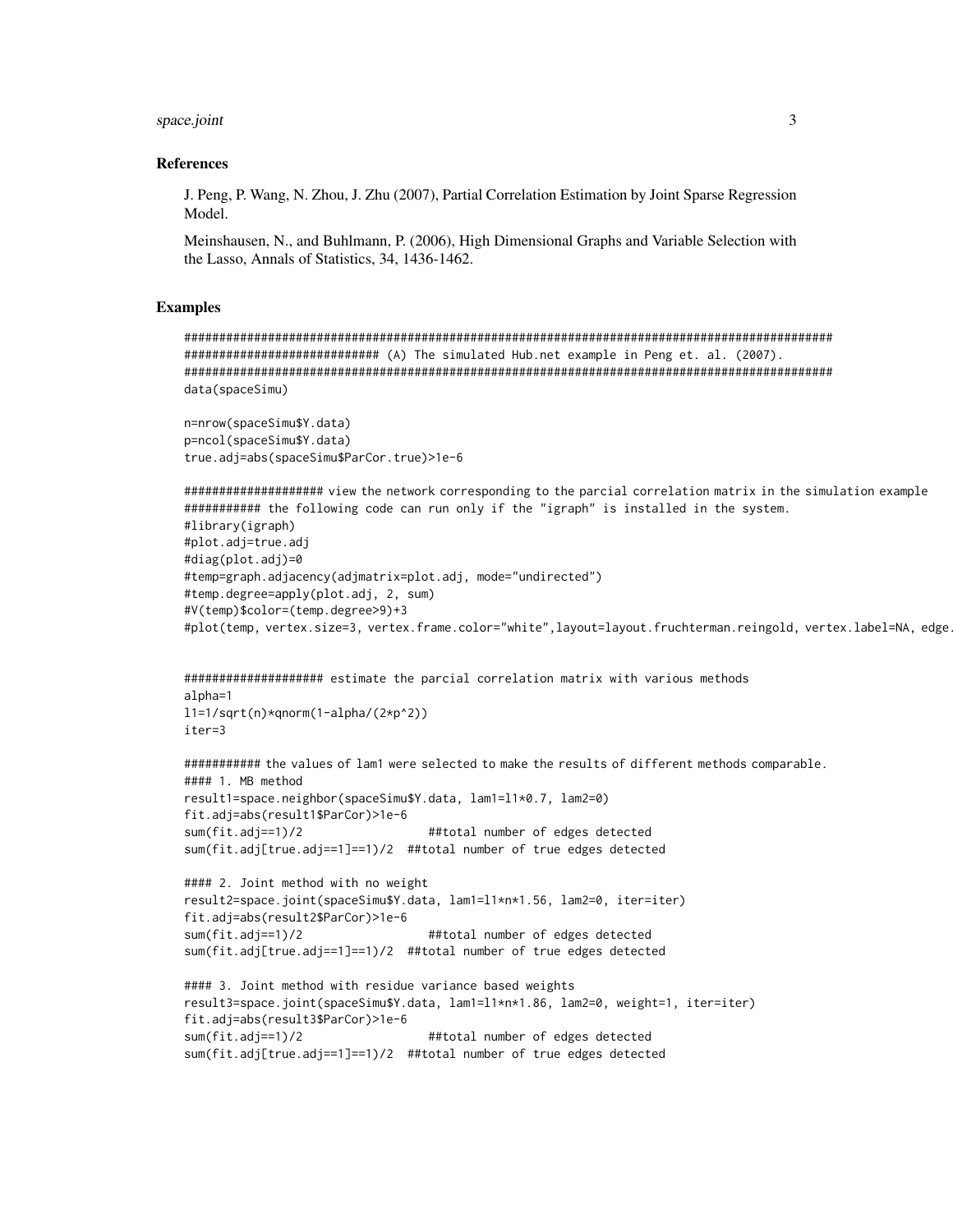```
#### 4. Joint method with degree based weights
result4=space.joint(spaceSimu$Y.data, lam1=l1*n*1.61, lam2=0, weight=2, iter=iter)
fit.adj=abs(result4$ParCor)>1e-6
sum(fit.adj==1)/2 ##total number of edges detected
sum(fit.adj[true.adj==1]==1)/2 ##total number of true edges detected
```
space.neighbor *A function to estimate partial correlations using the neighborhood selection approach*

#### Description

A function to estimate partial correlations using the neighborhood selection approach

#### Usage

space.neighbor(Y.m, lam1, lam2=0)

#### Arguments

| Y.m     | numeric matrix. Each column is for one variable and each row is for one sam-<br>ple. Missing values are not allowed. It's recommended to first standardize each<br>column to have mean 0 and norm 1.            |
|---------|-----------------------------------------------------------------------------------------------------------------------------------------------------------------------------------------------------------------|
| $l$ am1 | numeric value. This is the $l_1$ norm penalty parameter. If the columns of Y.m<br>have norm one, then the suggested range of lam1 is: $O(n^{1/2}\Phi^{-1}(1-\alpha/(2p^2)))$<br>for small $\alpha$ such as 0.1. |
| lam2    | numeric value. If not specified, lasso regression is used in the neighborhood<br>selection. Otherwise, elastic net regression is used and $lam2$ serves as the $l_2$<br>norm penalty parameter.                 |

#### Details

space.neighbor estimate partial correlations using the neighborhood selection approach (Meinshausen and Buhlmann, 2006).

#### Value

A list with two components

| ParCor  | the estimated partial correlation matrix.     |
|---------|-----------------------------------------------|
| sig.fit | numeric vector of the estimated $\sigma^{ii}$ |

#### Author(s)

J. Peng, P. Wang, N. Zhou, J. Zhu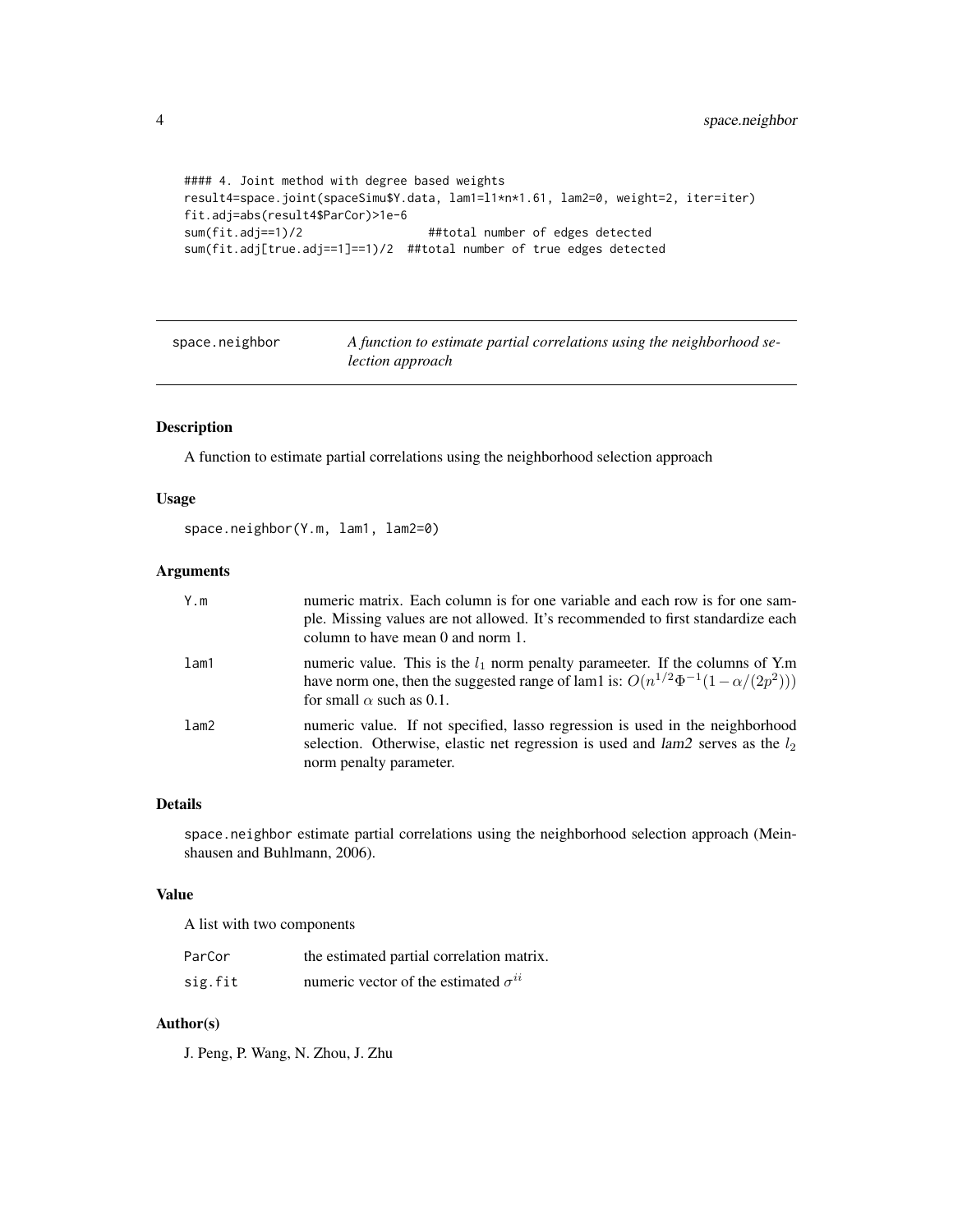#### space.neighbor

#### **References**

J. Peng, P. Wang, N. Zhou, J. Zhu (2007). Partial Correlation Estimation by Joint Sparse Regression Model.

Meinshausen, N., and Buhlmann, P. (2006), High Dimensional Graphs and Variable Selection with the Lasso, Annals of Statistics, 34, 1436-1462.

#### **Examples**

```
data(spaceSimu)
```

```
n=nrow(spaceSimu$Y.data)
p=ncol(spaceSimu$Y.data)
true.adj=abs(spaceSimu$ParCor.true)>1e-6
```
########### the following code can run only if the "igraph" is installed in the system. #library(igraph)

```
#plot.adj=true.adj
#diag(plot.adj)=0
#temp=graph.adjacency(adjmatrix=plot.adj, mode="undirected")
#temp.degree=apply(plot.adj, 2, sum)
#V(temp)$color=(temp.degree>9)+3
#plot(temp, vertex.size=3, vertex.frame.color="white",layout=layout.fruchterman.reingold, vertex.label=NA, edge
```

```
alpha=1
11=1/sqrt(n)*qnorm(1-alpha/(2*p^2))iter=3
```

```
########### the values of lam1 were selected to make the results of different methods comparable.
#### 1. MB method
result1=space.neighbor(spaceSimu$Y.data, lam1=11*0.7, lam2=0)
fit.adj=abs(result1$ParCor)>1e-6
sum(fit.add == 1)/2##total number of edges detected
sum(fit.adj[true.adj==1]==1)/2 ##total number of true edges detected
#### 2. Joint method with no weight
result2=space.joint(spaceSimu$Y.data, lam1=11*n*1.56, lam2=0, iter=iter)
fit.adj=abs(result2$ParCor)>1e-6
sum(fit.add == 1)/2##total number of edges detected
sum(fit.adj[true.adj==1]==1)/2 ##total number of true edges detected
#### 3. Joint method with residue variance based weights
result3=space.joint(spaceSimu$Y.data, lam1=11*n*1.86, lam2=0, weight=1, iter=iter)
fit.adj=abs(result3$ParCor)>1e-6
```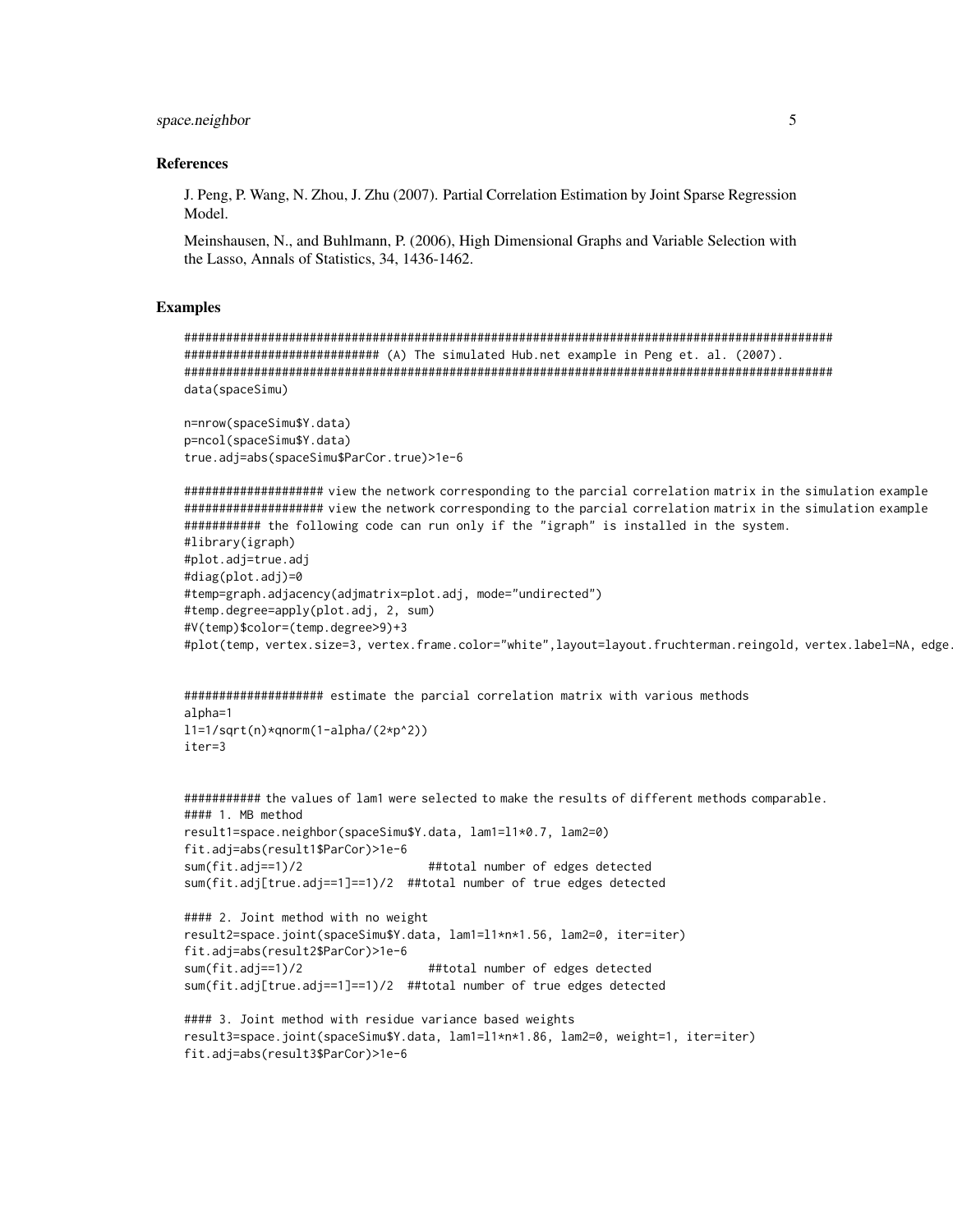```
sum(fit.adj==1)/2 ##total number of edges detected
sum(fit.adj[true.adj==1]==1)/2 ##total number of true edges detected
#### 4. Joint method with degree based weights
result4=space.joint(spaceSimu$Y.data, lam1=l1*n*1.61, lam2=0, weight=2, iter=iter)
fit.adj=abs(result4$ParCor)>1e-6
sum(fit.adj==1)/2 ##total number of edges detected
sum(fit.adj[true.adj==1]==1)/2 ##total number of true edges detected
```
spaceSimu *A simulated data example for inferring the partial correlation matrix*

#### Description

A list containing a simulated data example for package space

#### Usage

data(spaceSimu)

#### Details

Y.data is a simulated array data with columns corresponding to samples and rows corresponding genes/clones. ParCor.true is the true partical correlation matrix used to simulate Y.data.

#### Value

spaceSimu is a list of two components:

| Y.data      | a numeric matrix consisting of 500 rows and 250 columns. |
|-------------|----------------------------------------------------------|
| ParCor.true | a numeric matrix consisting of 500 rows and 500 columns. |

#### References

J. Peng, P. Wang, N. Zhou, J. Zhu (2007). Partial Correlation Estimation by Joint Sparse Regression Model.

<span id="page-5-0"></span>